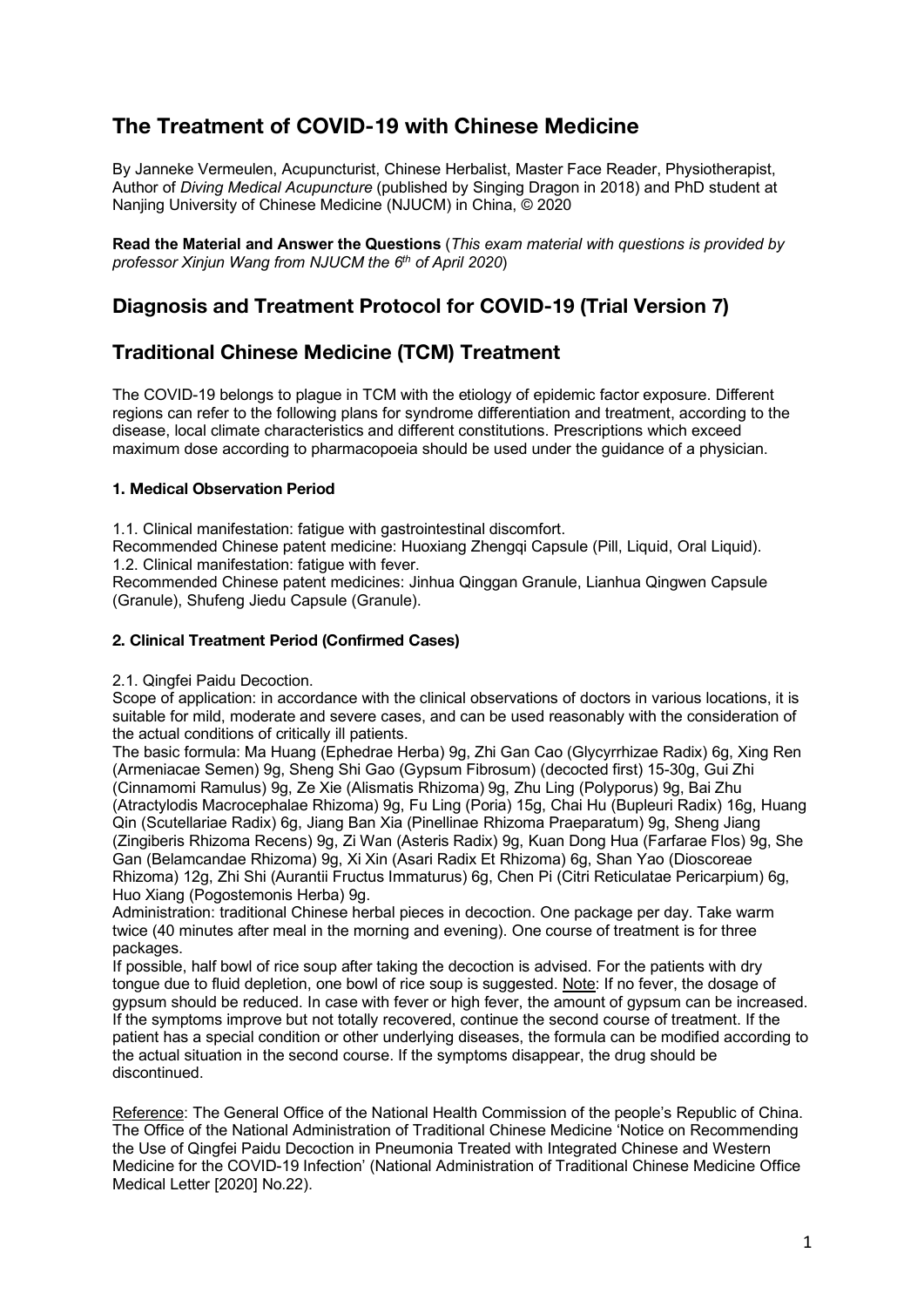# **Questions**

The patients in clinical treatment period (confirmed cases), should take Qingfei Paidu Decoction. However, the patients in medical observation period, whether confirmed COVID-19 or not, should take Chinese patent medicines.

- 1. Is it scientific?
- 2. Is it reasonable?
- 3. Is it ethical?
- 4. Is it legal?

#### **Answers**

#### **1. Is It Scientific?**

This question firstly requires some explanation. What is the exact meaning of 'scientific'? According the Cambridge Dictionary 'scientific' means: 1. relating to science, or using the organized methods of science and 2. careful and using a system or method<sup>1</sup>. According Oxford Learner's Dictionaries it means: 1. involving science; connected with science or 2. (of a way of doing something or thinking) careful and logical'<sup>2</sup>. This implies there are some nuances in how the word 'scientific' and the question 'Is it scientific?' can be interpreted.

Unfortunately, from Western biomedical viewpoint, Chinese medicine is generally considered as a pseudoscience3 (while Chinese medicine is very systematically, methodologically and logically). Western medicine and Chinese medicine are based on different philosophies and principles. In the Western way of thinking scientific relates with measurements. For Chinese medicine it is necessary to be studied from this biomedical way to get a serious place in the Western medical world. This is not an easy task as Chinese medicine thinks in principles of Qi, Yin and Yang and they have to be converted into biomedical terms to be understood by the Western world. Measuring Chinese medical principles is a challenge that way for the future! Regarding the efficacy and safety of Chinese herbal formulas measuring is definitely possible yet. Measurements or not: Chinese medicine has served the Chinese people for centuries and the Chinese government supports its use highly. Let's focus now on scientific and COVID-19.

COVID-19 (also called SARS-CoV-2) is a new type of coronavirus that caused an outbreak of pneumonia in China last December 2019 and has resulted in a pandemic disease. No anti-virus drugs or vaccines are available yet. At this moment 85% of COVID-19 infected patients in China are receiving Chinese Medicine (TCM) beside Western conventional therapies<sup>4</sup>. Herbal formulas that are used concern among others: Qingfei Paidu Decoction and the patent formulas Huoxiang Zhengqi Capsule (Pill, Liquid, Oral liquid), Jinhua Qinggan Granule, Lianhua Qingwen Capsule (Granule) and Shufeng Jiedu Capsule (Granule).

The treatment of COVID-19 with mentioned herbal formulas performed in Chinese hospitals are in an experimental stage. Many clinical trials are performed yet to examine the efficacy and safety in the use of these Chinese herbal formulas in the treatment of COVID-19. We may say this is 'scientific' as it is a part of a scientific process, it is relating to science and organized methods of science as RCT's and CCT's are used. Research is developing but all is still in an early stage. Some positive effects regarding the use of Qingfei Paidu Decoction and Lianhua Qingwen are seen yet (Yang et al., 2020)<sup>5</sup>.

Regarding scientific viewpoint we can state that the use of patent formulas is more scientific as the dosages that are given are the same and the quality can be controlled well. Using a decoction is the most traditional form of preparing herbs in Chinese medicine but it can have some disadvantages, such as the difficulties in ensuring quality control of the herbal ingredients and the requirement to consume a large volume of unpleasant tasting medicine6. The last-mentioned disadvantage can give problems when a patient is very ill and has trouble drinking. The way of preparing the decoction has influence on the effects of it and the total amount of the liquid. With patent formulas there is the same dosage so you measure the same 'thing' while of course there can be difference in the quality of the ingredients but more control is possible and that's why for scientific research the patents are more preferable/reliable.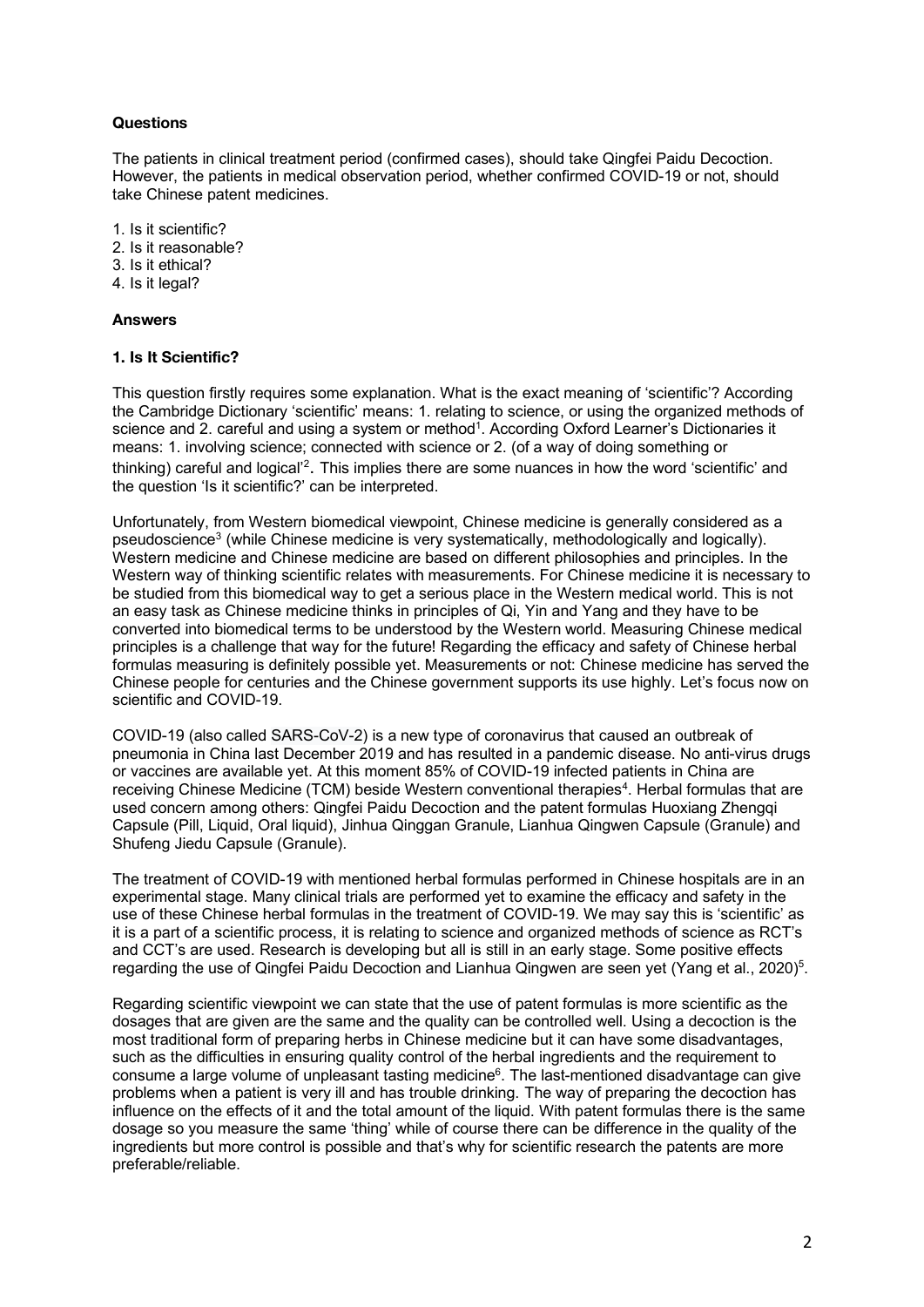Important regarding the question if it is scientific it is necessary that the clinical trials - that are being performed yet - are done properly to enhance its scientific value. This implies certain requirements for the research methods regarding planning, performance, documentation, analysis and publication. Due to the early stage of research regarding COVID-19 and the efficacy and safety of Chinese medicine, information is limited at this moment.

The overall plan for all procedures involved in a study consists of:

• Question to be answered: The question should be clearly defined (including primary and secondary objectives). It must specify the group of patients, the area, the disease, the condition, perhaps also the intervention and what endpoint is to be determined with which method at what point in time. Comparisons, between two groups, or before and after the intervention. How are the patients randomized? What kind of blinding is used (double, single, open)?

At this moment - as mentioned above - 85 % of COVID-19 infected patients in China are receiving Chinese medicine. No information is available about the control groups (if present) in the review of Yang et al. (2020).

- Study population: Yang et al. (2020) do mention the sample size of researches that are done yet. Some have a clearly small sample size (such as 60 or 72 patients) which decreases the power of the study, may lead to sample size bias and bringing the risk that real differences will not be identified. Other studies have a sample size of for example 400, 300 and respectively 348 patients, which give more power to the study.
- Type of study: Research on primary data or research on secondary data. The ongoing clinical trials that are performed in the hospitals yet in China concern research on primary data as they are focused on answering questions and achieving new knowledge about the effects of Chinese herbal formulas on COVID-19.

The study of Yang et al. (2020) concerns the analysis of secondary data and it mentions the amount of 303 ongoing clinical trials (on the  $1<sup>st</sup>$  of March 2020) aiming to evaluate the efficacy and safety of treatments for COVID-19 patients. Yang et al. provided positive results (a report of National Administration of Traditional Chinese Medicine, up to February 5th, 2020) about a study with 214 COVID-19 patients who were treated with *Qingfei Paidu Decoction* in Shanxi, Hebei, Heilongjiang and Shaanxi Provinces with an overall effective rate of ≥ 90%. Among them, the symptoms of majority of patients (≥60%) were markedly improved, while illness of others (30%) was stabilized<sup>7</sup>. After that, 701 COVID-19 patients were treated with *Qing Fei Pai Du Tang* in 10 provinces in China. The result showed that 130 patients (18.5%) were completely cured after treatment. The treatment also resulted in the disappearance of characteristic symptoms of COVID-19 such as fever and cough in 51 patients (7.27%). In addition, symptom improvement or stabilization were observed in 268 patients (38.2%), and in 212 patients (30.2%), respectively<sup>8</sup>.

Regarding *Lianhua Qingwen Capsule* is mentioned by Yang et al. (2020) that research from Yao et el. $9$  and Lu et al.<sup>10</sup> showed this patent could 'markedly relieve major symptoms such as fever and cough and had the capacity to promote the recovery'.

No further information about these trials is available yet to examine the scientific value of the researches itself.

- Unit of observation/analysis: Patients with and without confirmed COVID-19. Patients in clinical treatment with COVID-19 (confirmed cases) should take Qingfei Paidu Decoction but the patients in medical observation period (whether confirmed COVID-19 or not) should take Chinese patent formulas. The research regarding the patients in medical observation is scientifically seen reducing the power of the studies (= selection bias) as it is not known which patient has COVID-19 or not so you can't examine the effects from the patents on COVID-19 clearly as also patients without COVID-19 are included.
- Measuring technique: Not enough information about the measuring techniques and measurement plan is available yet.
- Calculation of the sample size: Information about the types of tests is not available.

At this moment no/not enough information is available about the performance, documentation, analysis and publication of the studies as many studies are being performed yet. An important aspect of research analysis is, for example, the P-value, which indicates if the results of the study are statistically significant. We simply need to know a P-value to assess the scientific value of a study.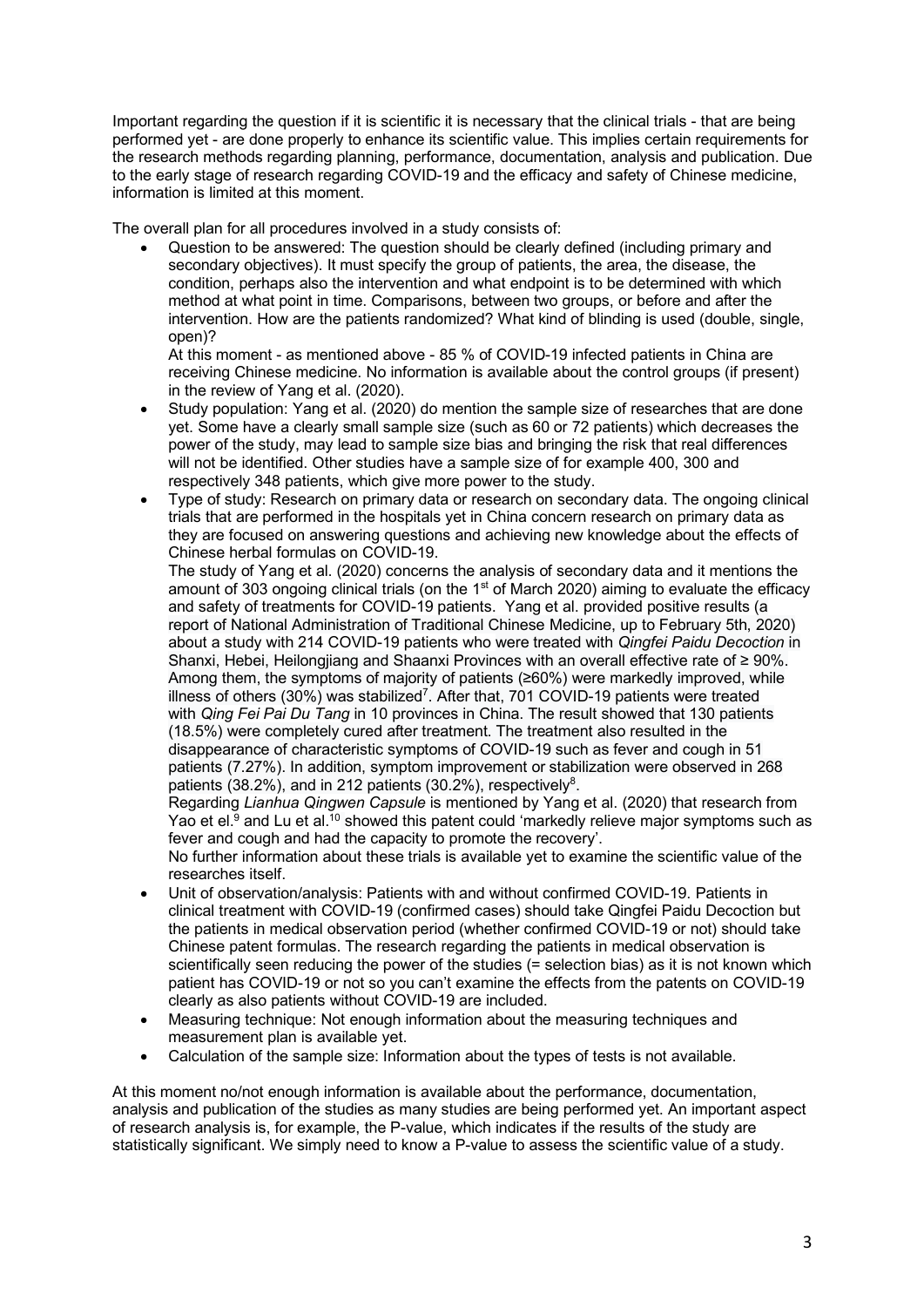COVID-19 patients do get acupuncture or other characteristic therapy of TCM as well (such as moxibustion) in the Chinese hospitals (= treatment bias). To examine the pure effects on the Chinese herbal formulas itself on COVID-19 it is important not to combine its use with acupuncture treatment (or a control group with patients that don't get acupuncture should be integrated). Of course, it's logical from human viewpoint that all is done yet to save/improve the patient's life but it can bias scientific research.

Regarding the current trials related with COVID-19 and Chinese herbal formulas: these should be reported according the CONSORT-CHM Formulas 2017 to guarantee the quality of the clinical experiment design.

### **2. Is It Reasonable?**

The CONSORT-CHM Formulas 2017 includes the item 'Generalizabity. Item 21: Discussion of how the formula works on different TCM Patterns or diseases'. The example given there says: 'In TCM, syndromes are the foundations for therapeutic principles, and the same method of treatment can be applied to patients with the same syndrome, no matter what disease, as defined in Western terms, they have'. This implies that the use of the mentioned patent herbal formulas is reasonable as they have been tested scientifically on efficacy and safety in the past on certain syndromes and diseases. (*See appendix for composition mentioned patent herbal formulas*)

Research examples from these patent herbal formulas and its effects are:

- Huoxiang Zhengqi Soft Capsule and gastric motility and gastrointestinal hormones in functional dyspepsia patients with Spleen-deficiency with predominant Dampness<sup>11</sup>
- Jinhua Qinggan Granule and influenza of Wind-Heat affecting Fei syndrome<sup>12</sup> (this granule is developed during the 2009 H1N1 influenza pandemic; clinical notes: COVID-19 is not the same as influenza: they have similarities (both cause respiratory diseases, transmission by contact, droplets and fomites) but also differences such as speed of transmission and reproductive number $^{13}$ )
- Lianhua Qingwen Capsule and influenza<sup>14</sup>
- Shufeng Jiedu Capsule and influenza (Wind-Heat cold)<sup>15</sup>.

The Qingfei Paidu Decoction is an extended combination specifically made for COVID-19. It is based mainly on herbs derived from four classical formulas that originate from the Shang Han Lun, compiled by physician Zhang Zhongjing around 200 CE: Ma Xing Shi Gan Tang, She Gan Ma Huang Tang, Xiao Chai Hu Tang and Wu Ling San<sup>16</sup>. The herbs used in Qingfei Paidu Decoction have shown their value during centuries (= have stand the test of time) which makes it reasonable they are given yet.

Research examples from these classical formulas and its effects are:

- Ma Xing Shi Gan Tang and its mechanism that inhibits the entry of influenza virus<sup>17</sup>
- She Gan Ma Huang Tang and asthma<sup>18</sup>
- Xiao Chai Hu Tang and enhancement macrophages<sup>19</sup>
- Wu Ling San and edema $^{20}$ .

From my own viewpoint it might be reasonable to help the COVID-19 patient in the clinic with all that is in the power of Chinese medicine as the clinical signs and symptoms can change from mild into severe in a very short time. To prevent such an urgent condition, you should do all that is within reach especially when no anti-virus drugs and vaccines are available. This virus can cause severe damage to the lungs with possibly long-term problems as a result. Figures show the comparable low death rate in China compared with other countries related with the amount of COVID-19 infected people (beside that there is a big bias in information provided in statistics yet as in many countries people are not tested consequently due to lack of test material<sup>21</sup>). Despite some information bias the numbers of death in China still are low compared with other countries based on the number of inhabitants per country. Reason enough to combine western treatments with Chinese herbal formulas.

This pandemic has resulted in totally disrupted societies with adverse effects on health, economy and social life with stress due to fear to be contaminated, having no or less income as certain professions may not work and elderly people may not have contact with their family as they belong to a vulnerable group. So, what is reasonable for countries where Chinese herbal medicine is not accepted: doing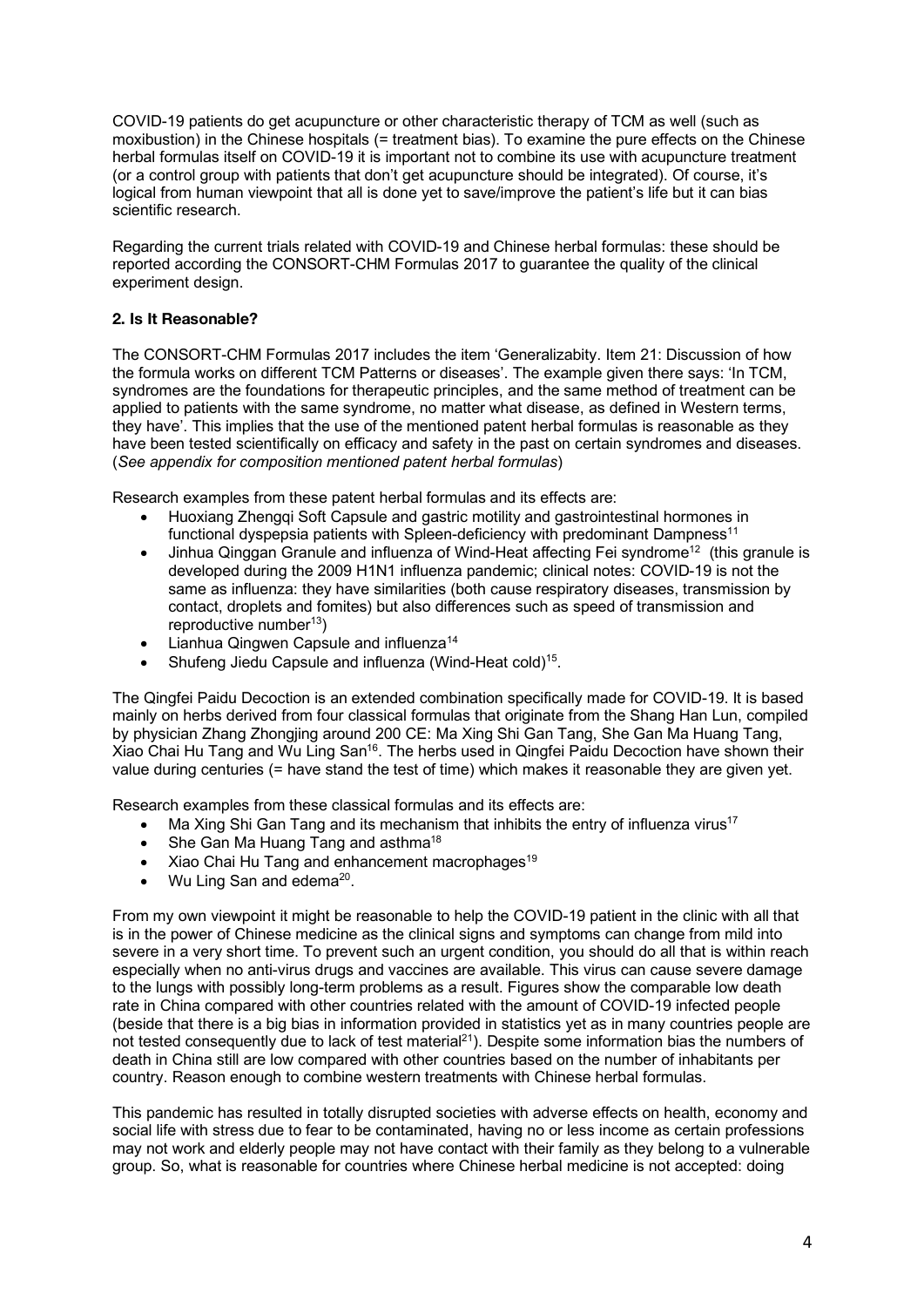nothing as justice doesn't allow you to treat or do anything possible? This consideration connects with the ethical and legal aspects of it.

# **3. Is It Ethical?**

The COVID-19 concerns a new virus and so many things are not known yet such as all its characteristic features and its effects but knowledge is increasing rapidly. From Western viewpoint there are currently no specific anti-virus drugs or vaccines available. The Western treatment consists of supportive care and non-specific treatment. As the virus infection can develop very quickly the patient's health condition can deteriorate extremely fast with emergency admission on the intensive care. Chinese Medicine has shown its value, having experience for centuries with pandemic and endemic diseases. So, its use might be seen as an urgent tool to benefit patients and save their lives. Doing nothing might end up in fatal ending of the patient's life.

'Moral' is the set of values and norms that is important to a person or group. 'Ethics' is systematic thinking about that morality. So: ethics studies and analyzes morality. You analyze this by ordering and assessing values and arguments. This assessment can result in a trade-off about what is right to do. Ethics is not only a thinking discipline, it is also a practical activity. It can help practice further. Ultimately, this revolves around the question: "What is morally good to do in this situation?"<sup>22</sup>

However: ethics in health care are different in countries depending on norms and values, legislation and the standard of living. The four principles of health care ethics (of Beauchamp & Childress) are<sup>23</sup>:

- Autonomy: In medicine, autonomy refers to the right of the patient to retain control over his or her body. A health care professional can suggest or advise, but any actions that attempt to persuade or coerce the patient into making a choice are violations of this principle. In the end, the patient must be allowed to make his or her own decisions – whether or not the medical provider believes these choices are in that patient's best interests – independently and according to his or her personal values and beliefs.
- Beneficence: This principle states that health care providers must do all they can to benefit the patient in each situation. All procedures and treatments recommended must be with the intention to do the most good for the patient. To ensure beneficence, medical practitioners must develop and maintain a high level of skill and knowledge, make sure that they are trained in the most current and best medical practices, and must consider their patients' individual circumstances; what is good for one patient will not necessary benefit another.
- Non-maleficence: Non-malefience is probably the best known of the four principles. In short, it means, "to do no harm." This principle is intended to be the end goal for all of a practitioner's decisions, and means that medical providers must consider whether other people or society could be harmed by a decision made, even if it is made for the benefit of an individual patient.
- Justice: The principle of justice states that there should be an element of fairness in all medical decisions: fairness in decisions that burden and benefit, as well as equal distribution of scarce resources and new treatments, and for medical practitioners to uphold applicable laws and legislation when making choices.

The treatments in China with Chinese herbal formulas are ethical when these four aspects are met. China has an advantageous position seen from 'justice viewpoint' as the government supports TCM highly. In many other countries 'justice' may be a problem (see: Is it legal?).

When people participate a clinical trial to support scientific research they must be informed that they are part of a trial and should sign a consent form.

### **4. Is It Legal?**

In China the use of these mentioned herbal formulas (Qingfei Paidu Decoction and the Chinese patent medicines) is legal as its use is recommended in the 'Diagnosis and Treatment Protocol for COVID-19 (Trial Version 7)' by the National Administration Office of Traditional Chinese Medicine. The National Administration Office of Traditional Chinese Medicine is a state administration of the People's Republic of China under the jurisdiction of the National Health Commission, responsible for the regulation of Traditional Chinese Medicine. The National Health Commission is a cabinet-level executive department of the State Council, responsible for formulating health policies in Mainland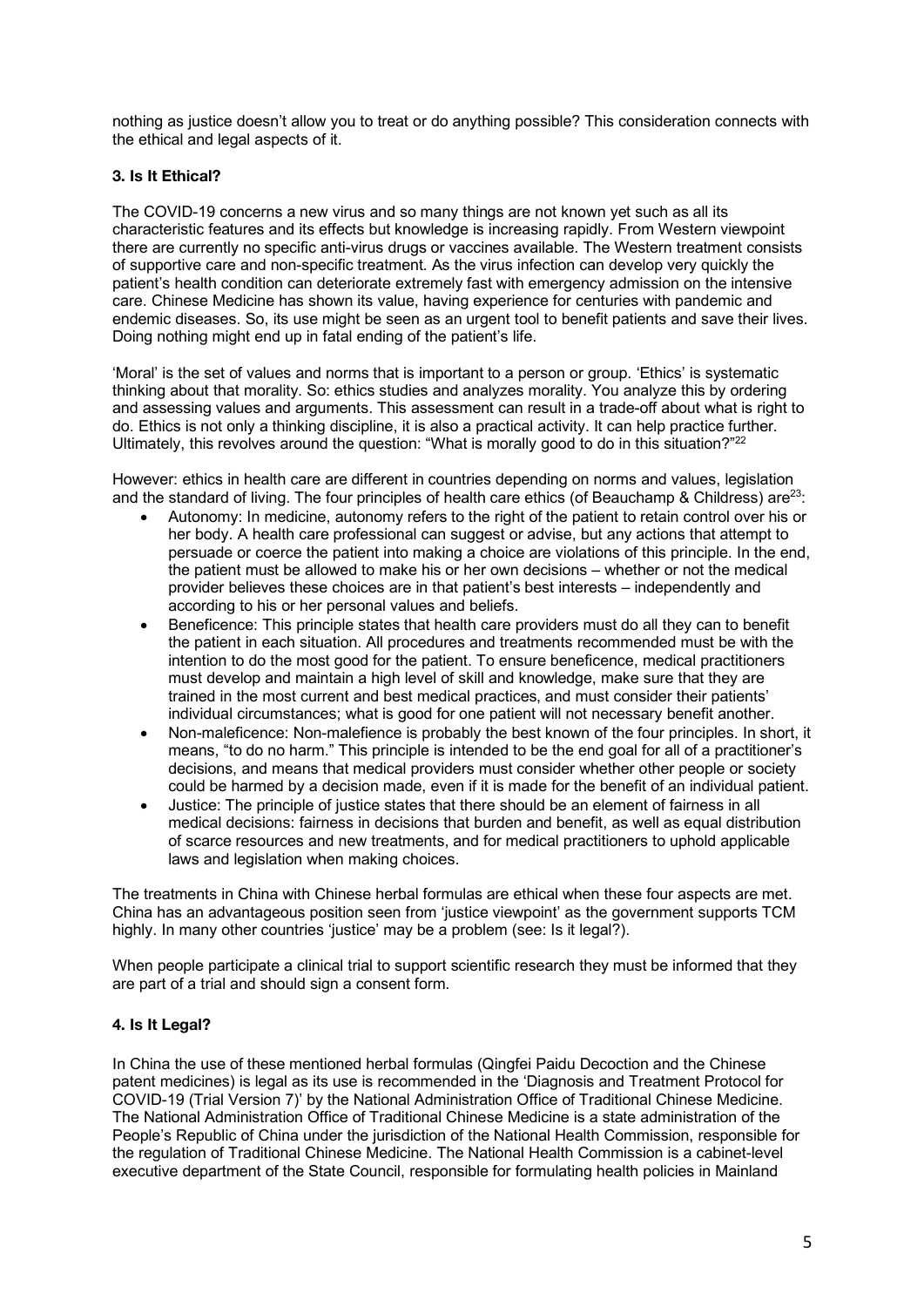China. In China more than 3100 TCM physicians were dispatched to Hubei province and they fully participated in the whole rescue process $24$ .

In many countries in Europe, the USA and Australia all Chinese medicine / acupuncture private clinics and practices are closed at the moment because of the lockdown policy regarding the protection of the people against contamination with COVID-19. This makes - unfortunately - clear that Chinese medicine is not integrated in these societies and for sure not integrated with the Western treatments given in the 'regular' / academic hospitals. To give face-to-face treatments in private clinics and practices is forbidden currently and according the Dutch Acupuncture Association (NVA) even prosecutable. A 'safe' distance from 1.5 meters is required at the moment, which makes face-to-face treatments impossible. Only in hospitals, nursing homes and home care face-to-face treatments are allowed with the use of special protection materials such as FFP2 and FFP3 mouth masks, medical gloves etc. (though, a big problem in the Netherlands is the shortage of protecting materials whereby health workers in nursing homes and home care work unprotected with many contaminations as a consequence). Online consultations (by phone, Skype, WhatsApp) are permitted but to diagnose the clinical signs and symptoms according Chinese medicine principles it is not possible to perform all needed diagnostics such as pulse and tongue diagnostics. Of course, you can examine the tongue with a photo but the image might be influenced by the available light.

Another problem is the possible use of Qingfei Paidu Decoction as it contains Ma Huang (Herba Ephedrae). In many countries the use of Ma Huang is forbidden as it contains Ephedrine, which can be a doping material (beside that it can be medically used to treat for example nose and lung disorders prescribed by a physician). If Ephedrine is processed, 1 gram of Ephedrine can extract 0.75 gram of Methamphetamine, which is criminal and a form of specific hard drugs (ATS = Amphetamine-Type Stimulants).

In the USA Ma Huang is forbidden and Xi Xin (Radix Et Rhizoma Asari) as well whereby the official Qingfei Paidu Decoction is not available for legal commercial purchase<sup>25</sup>. Xi Xin is also forbidden in countries such as Canada, the UK, Taiwan, Germany, Switzerland and the Netherlands as it contains AA (= aristolochic acid)<sup>26</sup>. There may be concluded that the use of Qingfei Paidu Decoction legally is not allowed yet in many countries outside Asia.

Jinhua Qinggan Granule and Lianhua Qingwen Capsule (Granule) both contain Ma Huang as well so the same problem applies to these patent herbal formulas.

The question may be: can legislation be changed now (and how fast) if the governments of these countries want to support the Western treatments that are given currently with Chinese herbal formulas? Thereby Chinese medicine can be integrated with Western medicine, which may lead to a more adequate treatment of COVID-19. The effects of lockdowns are tremendously on the economics and the quality of life of people. When Chinese medicine can support to achieve quicker results of recovery of COVID-19 patients it might be reason enough to change legislation as yet it is a missed chance not to be able to combine the best of two worlds in many countries. Trials of high scientific value in China may be an important condition to get legislation changed world-wide!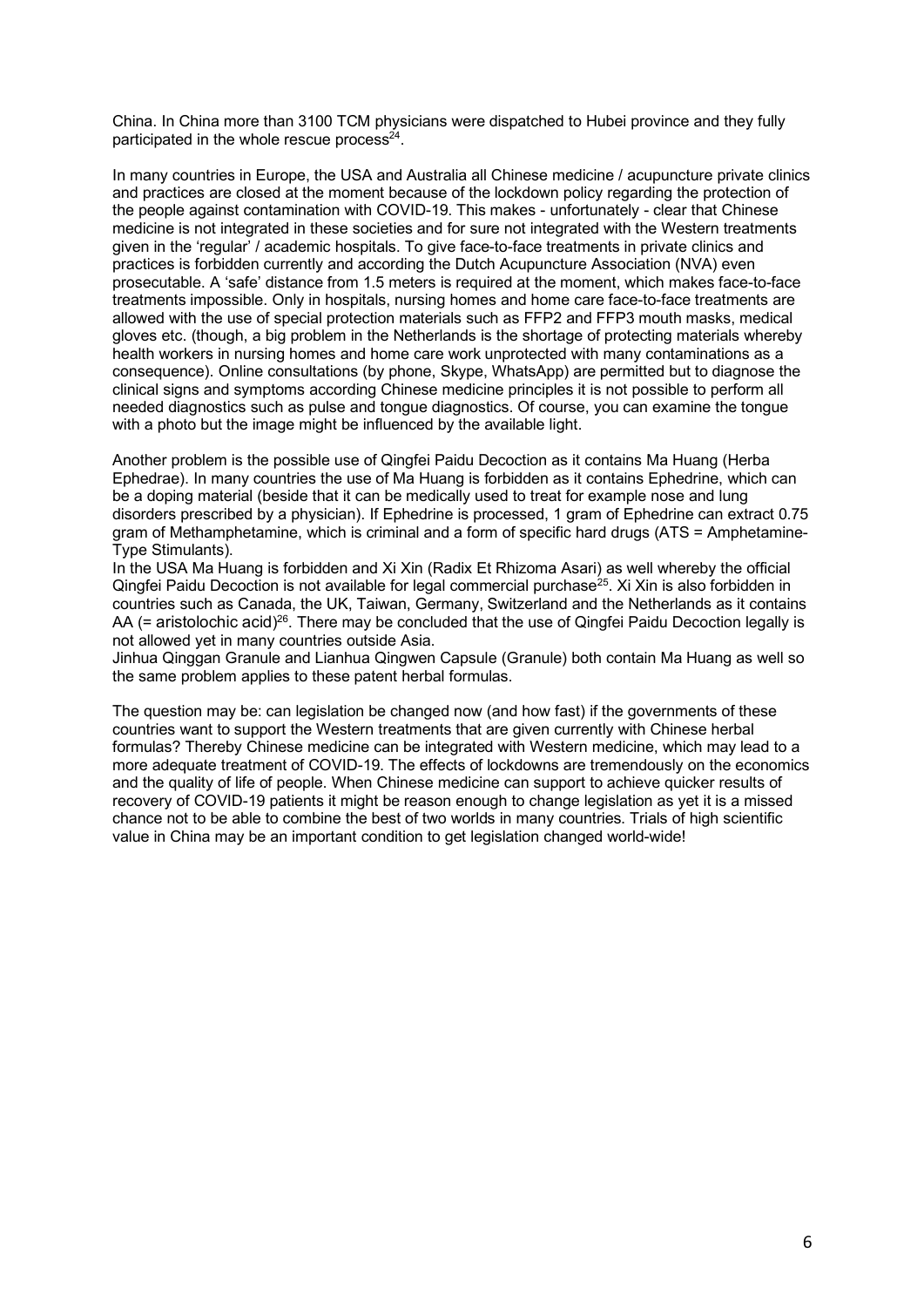### **Appendix Composition Patent Herbal Formulas Used for COVID-19**

#### Huoxiang Zhengqi Capsule (Pill, Liquid, Oral Liquid)<sup>27</sup>:

Huo Xiang (Herba Pogostemonis), Huo Po (Cortex Magnoliae Officinalis), Zi Su Ye (Folium Perillae), Fu Ling (Poria), Bai Zhu (Rhizoma Atractylodis Macrocephalae), Da Fu Pi (Pericarpium Arecae), Jie Geng (Radix Platycodi), Ban Xia (Rhizoma Pinelliae Praeparatum), Da Zao (Fructus Jujube), Bai Zhi (Radix Angelicae Dahuricae), Chen Pi (Pericarpium Citri Reticulatae), Zhi Gan Cao (Radix Et Rhizoma Glycyrrhizae), Sheng Jiang (Rhizoma Zingiberis Recens).

#### Jinhua Qinggan Granule28:

Jin Yin Hua (Flos Lonicerae Japonicae), Shi Gao (Gypsum Fibrosum), Ma Huang (Herba Ephedrae), Xing Ren (Semen Armeniacae Amarum), Huang Qin (Radix Scutellariae), Lian Qiao (Fructus Forsythiae), Zhe Bei Mu (Bulbus Fritillariae Thunbergii), Zhi Mu (Rhizoma Anemarrhenae), Niu Bang Zi (Fructus Arctii), Qing Hao (Herba Artemisiae Annuae), Bo He Nao (Mentholum), Gan Cao (Radix Et Rhizoma Glycyrrhizae).

#### Lianhua Qingwen Capsule (Granule)<sup>29</sup>:

Lian Qiao (Fructus Forsythiae), Jin Yin Hua (Flos Lonicerae Japonicae), Ma Huang (Herba Ephedrae), Xing Ren (Semen Armeniacae Amarum), Shi Gao (Gypsum Fibrosum), Ban Lan Gen (Radix Isatidis), Mian Ma Guan Zhong (Rhizoma Dryopteridis Crassirhizomatis), Yu Xing Cao (Herba Houttuyniae), Huo Xiang (Herba Pogostemonis), Da Huang (Radix Et Rhizoma Rhei), Hong Jing Tian (Radix Et Rhizoma Rhodiolae Crenulatae), Bo He Nao (Mentholum), Gan Cao (Radix Et Rhizoma Glycyrrhizae).

#### Shufeng Jiedu Capsule (Granule)<sup>30</sup>:

Hu Zhang (Rhizoma Et Polygoni Cuspidati), Lian Qiao (Fructus Forsythiae), Ban Lan Gen (Radix Isatidis), Chai Hu (Radix Bupleuri), Bai Jiang Cao (Herba Patriniae), Ma Bian Cao (Herba Verbenae), Lu Gen (Rhizoma Phragmitis), Gan Cao (Radix Et Rhizoma Glycyrrhizae).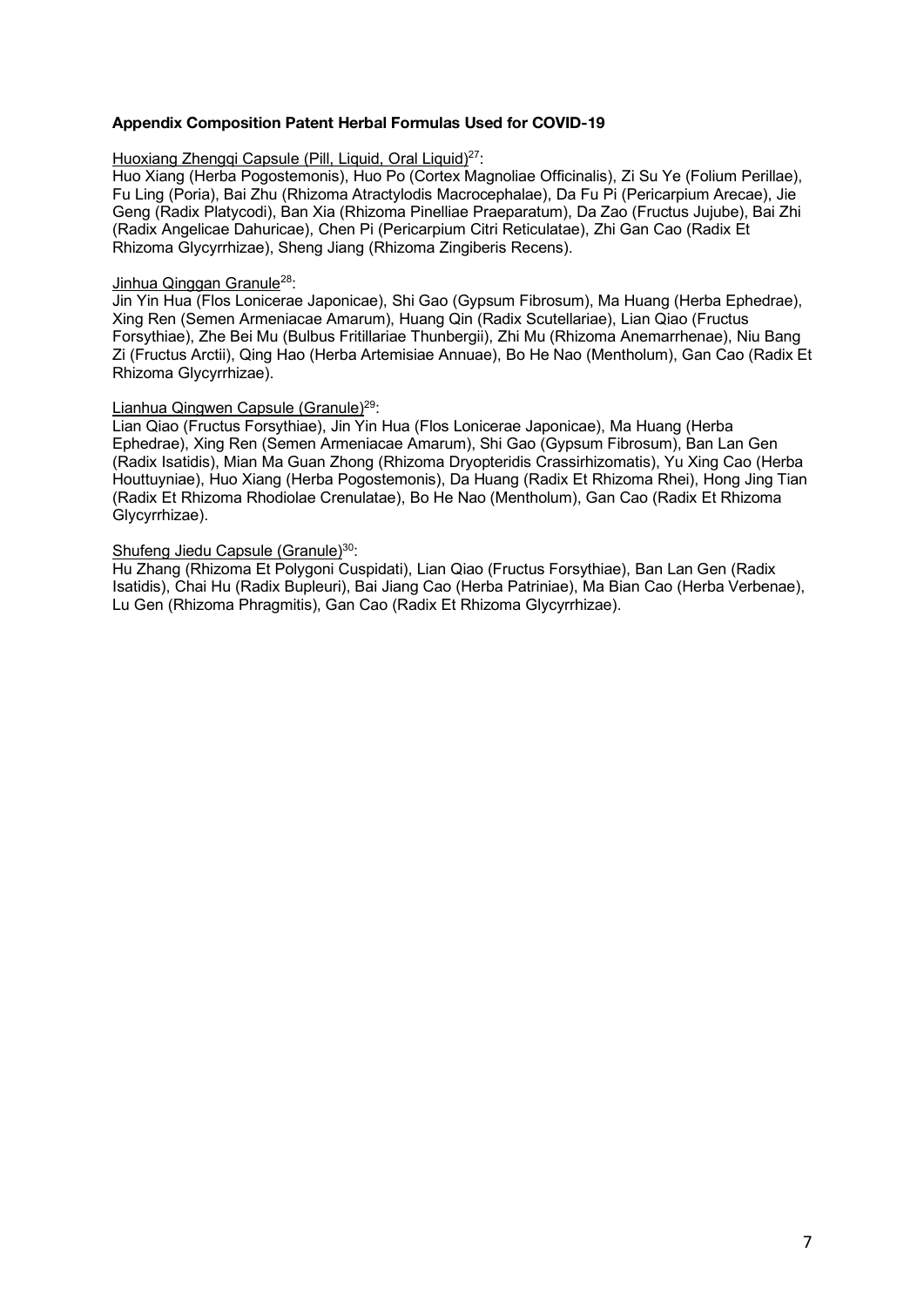- <sup>5</sup> Yang, Y., Islam, S., Wang, J., Li, Y., Chen, X., Traditional Chinese Medicine in the Treatment of Patients Infected with 2019-New Coronavirus (SARS-CoV-2): A Review and Perspective, *Int J Biol*
- *Sci* 2020; 16(10):1708-1717. doi:10.7150/ijbs.45538. Available from: http://ijbs.com/v16p1708.htm. 6 Luo, H., Li, Q., Flower, A., Lewith, G., Liu, J., Comparison of effectiveness and safety between
- granules and decoction of Chinese herbal medicine: A systematic review of randomized clinical trials. Journal of Ethnopharmacology Volume 140, Issue 3, 10 April 2012, Pages 555-567.
- <sup>7</sup> Zhao, J., Tian, S.S., Yang, J., Liu, J., Zhang, W.D., Investigating the mechanism of Qing-Fei-Pai-Du- Tang for the treatment of Novel Coronavirus Pneumonia by network pharmacology. Chin Herb Med. 2020:1-7.
- <sup>8</sup> National Health Commission of the People's Republic of China. *Transcript of press conference in 17, February, 2020. http://www.nhc.gov.cn/xcs/s3574/202002/f12a62d10c2a48c6895cedf2faea6e1f. shtml.2020.*
- <sup>9</sup> Yao, K.T., Liu, M.Y., Li, X., Huang, J.H., Cai, H.B., Retrospective Clinical Analysis on Treatment of Novel Coronavirus-infected Pneumonia with Traditional Chinese Medicine Lianhua Qingwen. Chin J Exp Tradit Med Form. 2020:1-7.
- <sup>10</sup> Lu, R.B., Wang, W.J., Li, X., Treatment of suspected new coronavirus pneumonia with Chinese medicine Lianhua Qingwen Clinical observation of 63 suspected cases. J Tradit Chin Med. 2020:1- 5.
- <sup>11</sup> Zhang, T.-M., Zhao, B., Liu, W., Tang, F., Effect of Huoxiang Zhenggi Soft Capsule on gastric motility and gastrointestinal hormones in functional dyspepsia patients with spleen deficiency and predominant dampness. Chinese Traditional and Herbal Drugs 45(15):2214-2217. August 2014. DOI: 10.7501/j.issn.0253-2670.2014.15.018.
- <sup>12</sup> Li, G.Q., Zhao., J. Tu, Z.T., Li, J.B., Liu, Q.Q., Shi, L.Q., Miao, Q., Yuan, H.Q., Liu, X.Q., Long, Y.Y., Liu, Z.G., Zhao, T., Li, L., Tant, Q.H., He, Y.C., Bian, Y.J., Hu, J.Q., Treating influenza patients of wind-heat affecting Fei syndrome by jinhua qinggan granule: a double-blinded randomized control trial. Zhongguo Zhong Xi Yi Jie He Za Zhi. 2013 Dec;33(12):1631-5.
- 13 https://www.who.int/news-room/q-a-detail/q-a-similarities-and-differences-covid-19-and-influenza, April 19, 2020.
- <sup>14</sup> Wang, S.H., Liu J.F., Dong, Z., Systematic review of efficacy and safety of Lianhua Qingwen Capsules in treatment of viral influenza. Zhongguo Zhong Yao Za Zhi. 2019 Apr;44(7):1503-1508. doi: 10.19540/j.cnki.cjcmm.20190102.001.
- <sup>15</sup> Tao, Z., Yang, Y., Shi, W., Xue, M., Yang, W., Song, Z., Yao, C., Yin, J., Shi, D., Zhang, J., Cai, Y., Tong, C., Yuan, Y., Complementary and alternative medicine is expected to make greater contribution in controlling the prevalence of influenza. BioScience Trends. 2013; 7(5):253-256. DOI: 10.5582/bst.2013.v7.5.253.
- <sup>16</sup> Hu, H.-Z.., Hou X.-Y.., Miao, Y-H., Huang, B.-S.. and Liu, D.H. *Traditional Chinese Medicine: an effective treatment for 2019 novel coronavirus pneumonia (NCP) Chinese Journal of Natural Medicines* 2020, 18(3): 206–210 doi: 10.1016/S1875-5364(20)30022-4.
- <sup>17</sup> Hsieh, C.F., Lo, C.W., Liu, C.H., Lin, S., Yen, H.R., Lin, T.Y., Horng, J.T., Mechanism by which ma xing-shi-gan-tang inhibits the entry of influenza virus. J Ethnopharmacol. 2012 Aug 30;143(1):57- 67. doi: 10.1016/j.jep.2012.05.061. Epub 2012 Jun 16.
- <sup>18</sup> Zhao. Y., Pang, X., Efficacy of Shegan Mahuang Decoction for asthma: a systematic review and meta-analysis protocol. *Medicine*. 2019;98:44(e17845).
- <sup>19</sup> Ito, H., Shimura, K., Effects of a blended Chinese medicine, xiao-chai-hu-tang, on Lewis lung carcinoma growth and inhibition of lung metastasis, with special reference to macrophage activation. Jpn J Pharmacol.1986 Jul;41(3):307-14.
- <sup>20</sup> Tzeng, T.-F., Liou, S.S., Liu, I.-M., The Selected Traditional Chinese Medicinal Formulas for Treating Diabetic Nephropathy: Perspective of Modern Science, Journal of Traditional and Complementary Medicine, Volume 3, Issue 3, July-September 2013, Pages 152-158.
- <sup>21</sup> https://www.worldometers.info/coronavirus/?utm\_campaign=homeAdvegas1?%20#countries, April 15, 2020.

<sup>1</sup> https://dictionary.cambridge.org/dictionary/english/scientific, April, 14, 2020.  $\overline{a}$ 

<sup>2</sup> https://www.oxfordlearnersdictionaries.com/definition/english/scientific?q=scientific, April 16, 2020. <sup>3</sup> https://academic.oup.com/nsr/article/2/3/377/1429424, April 16, 2020.

<sup>4</sup> Yang, Y., Islam, S., Wang, J., Li, Y., Chen, X., Traditional Chinese Medicine in the Treatment of Patients Infected with 2019-New Coronavirus (SARS-CoV-2): A Review and Perspective, *Int J Biol* 

<sup>&</sup>lt;sup>22</sup> https://www.knmg.nl/advies-richtlijnen/ethische-toolkit/snel-wat-weten-1.htm, April 14, 2020.

<sup>23</sup> https://online.sju.edu/graduate/masters-health-administration/resources/articles/four-principles-of-